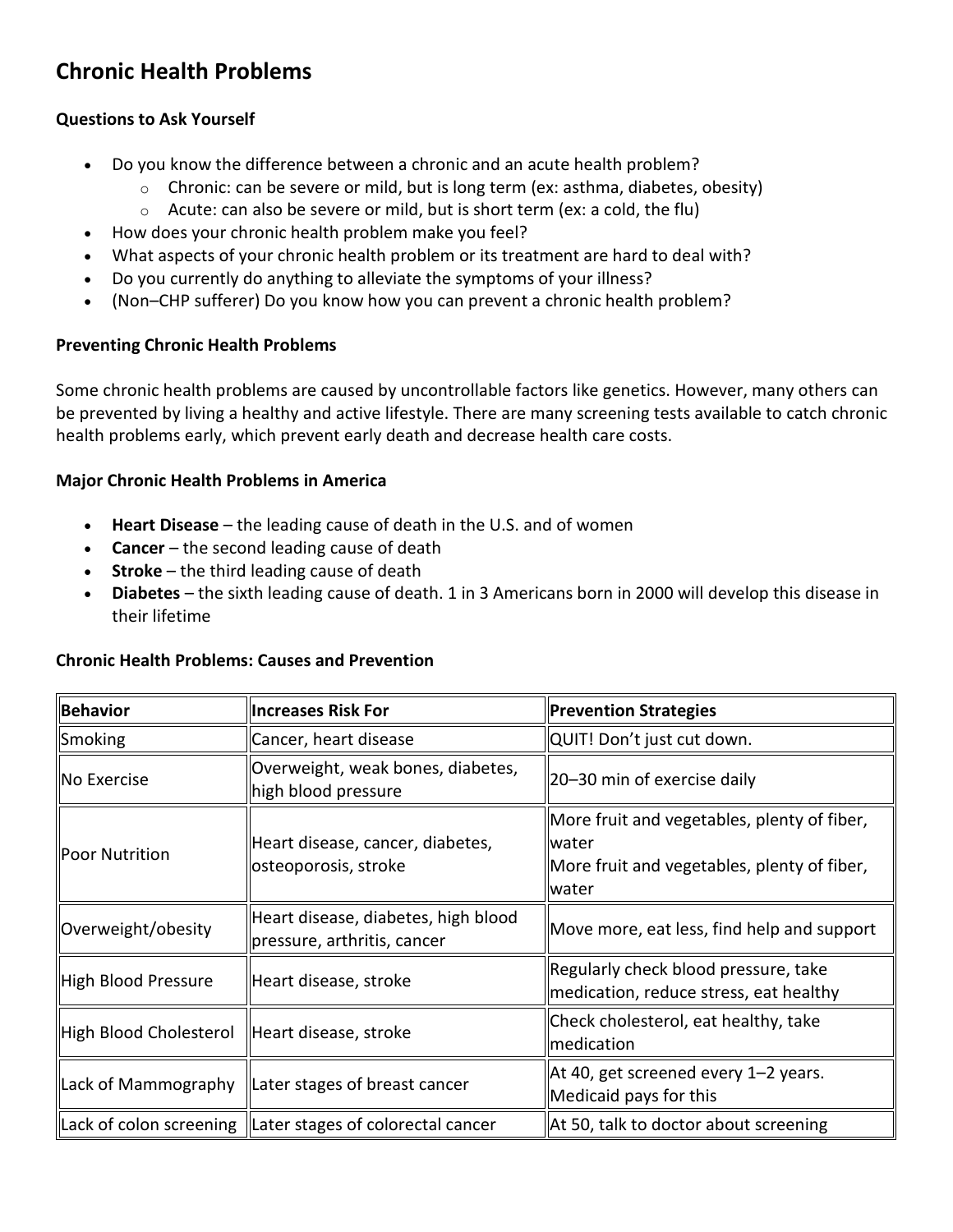#### **Remember these healthy habits to reduce your risk for developing chronic health problems:**

- Maintain a healthy diet with lots of fruits, vegetables and low–fat dairy
- Reduce salt intake
- Limit alcohol consumption
- Do 30 minutes of physical activity every day
- Quit smoking
- Monitor your blood pressure by knowing your numbers and what they mean
- Take all prescribed medication as recommended by your doctor
- Maintain a healthy weight
- Visit your medical professionals regularly

#### **Chronic Health Problems Questionnaire**

- Do you know if you've ever been diagnosed with a chronic disease? If so, which one?
- About how much do you weigh without shoes on?
- About how tall are you without shoes on?
- Has a health care professional ever told you that you have high blood pressure?
- Has a health care professional ever told you that you have high blood cholesterol?
- Has a health care professional ever told you that you have diabetes?
- Has a health care professional ever told you that you have arthritis?
- Have you smoked at least 100 cigarettes in your entire life?
- Do you smoke cigarettes every day, some days or not at all? Has that always been the case?
- During the last month, other than your regular job, did you participate in any physical activities or exercises such as running, sports, gardening or walking for exercise?
- Not counting juice, how often do you eat fruit?
- How often do you eat green salad?
- How many servings of vegetables do you usually eat in a day?

## **Preventing Chronic Health Problems**

There are many different types of chronic health problems like asthma, high blood pressure, diabetes, obesity, heart disease and epilepsy. Leading a healthy lifestyle can prevent most of these problems.

#### **Healthy Habits that Prevent Chronic Health Problems**

- Maintaining a healthy and balanced diet
- Keeping your salt intake low
- Limiting alcohol intake (alcohol should NEVER be consumed if you may be pregnant, are pregnant, or are breast–feeding)
- Not smoking
- Understanding your blood pressure
- Taking medication exactly as directed
- Visiting your medical provider regularly
- Increasing physical activity to 30–minutes a day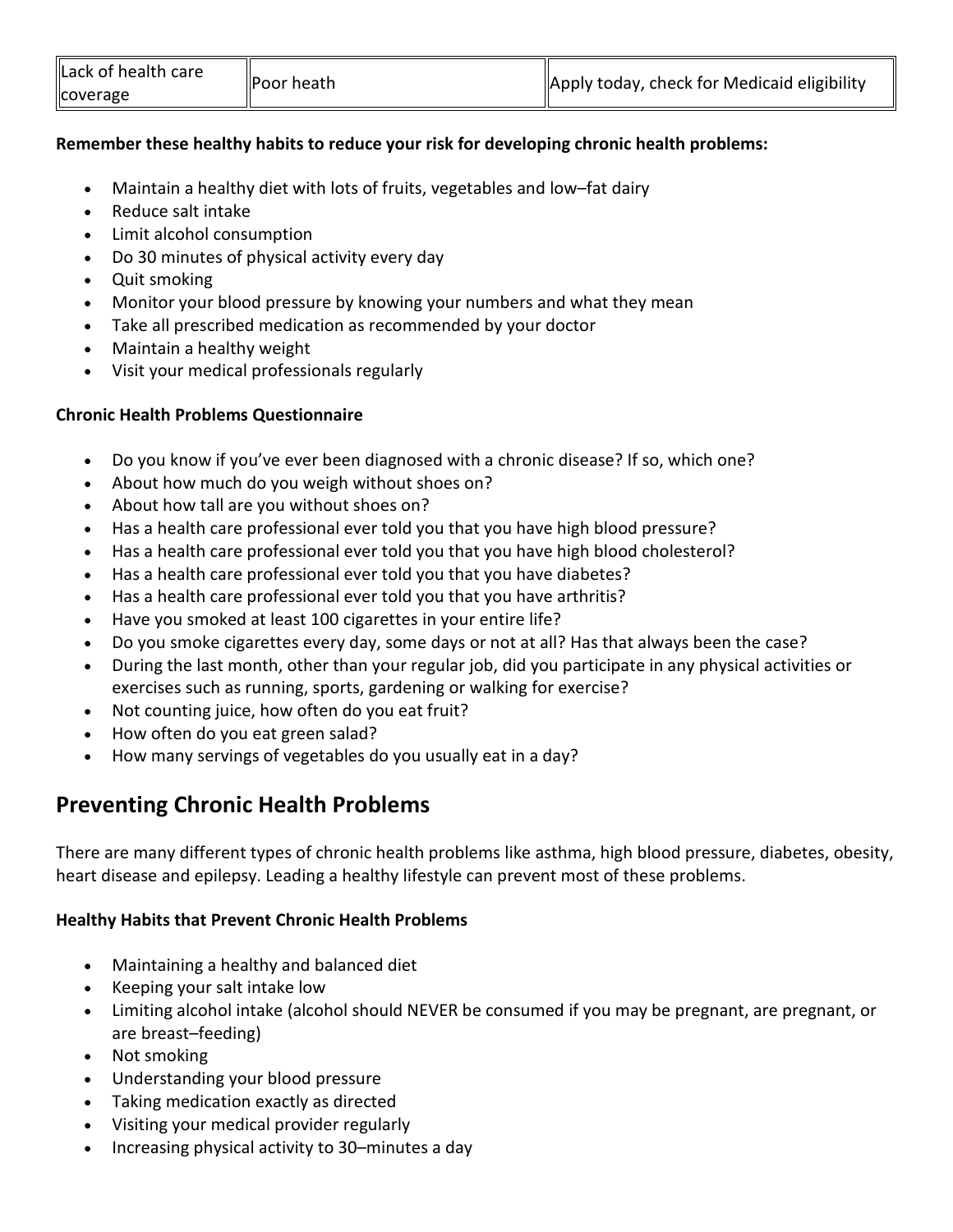- Reducing BMI
- Eating a balanced diet
- Screening and treatment for high blood pressure and cholesterol
- Having consistent health care coverage

#### **Risk Factors**

- Tobacco Use– This is the single most preventable cause of death in the U.S.
- Lack of Physical Activity– regular activity reduces risk for all major chronic health problems
- Poor Nutrition– a balanced diet greatly reduces the risk for all major chronic health problems
- Overweight/Obesity– dramatically increases risk for developing chronic health problems
- High Blood Pressure– a major risk factor for heart disease and stroke
- High Blood Cholesterol– one of the major independent risk factors for heart disease and stroke
- Lack of Mammography– Can allow breast cancer to advance to later, more difficult to treat stages.

## **Asthma**

## **What is Asthma?**

Asthma is a chronic lung condition that is characterized by episodes or attacks of difficult breathing. This is caused by the swelling of airways which makes it hard for air to move in and out. Asthma cannot be cured but it can be controlled. More women than men suffer from asthma.

## **What are the symptoms of Asthma?**

- Wheezing and coughing
- Shortness of breath
- Chest tightness

## **What triggers Asthma?**

- Allergy causing items such as pet dander, dust, pollen and mold
- Irritants in the air such as pollution, smoke, perfume and fumes
- Infections or stress

## **How is it treated?**

- Reduce exposure to the item which is triggering the asthma attacks
- Medications are prescribed which has two forms:
	- $\circ$  Daily to control regular symptoms
	- $\circ$  Rescue medication often referred to as an "inhaler" to use during attack
- Constant monitoring of lung condition and function
- Education of patients and their families
- Regular visits to a doctor

If you have asthma, it is important to get it under control before you get pregnant. When asthma is controlled, women have no more complications during pregnancy and while giving birth than non–asthmatic women.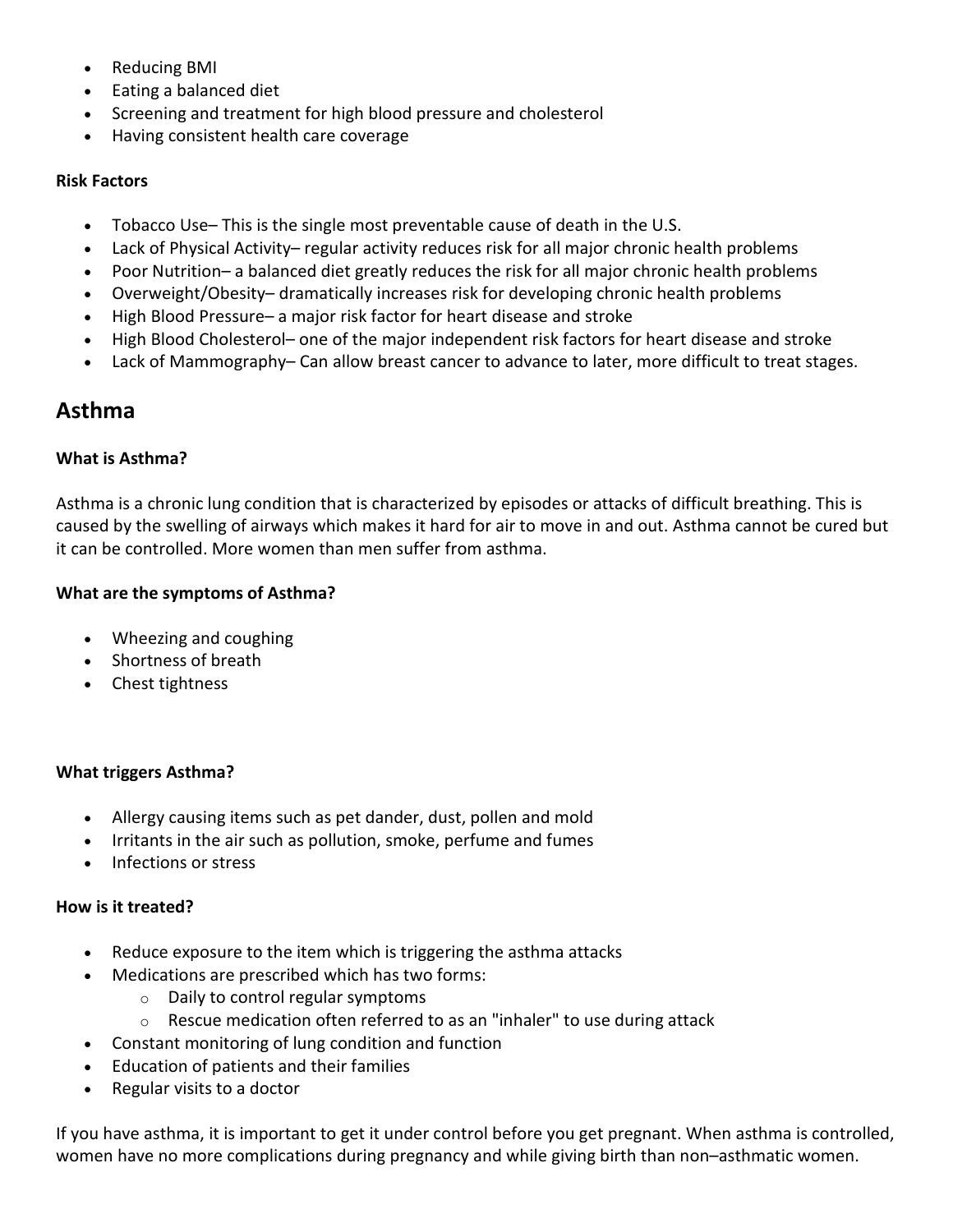## **Uncontrolled Asthma has the following effects on a pregnancy:**

- Interferes with oxygen supply to the baby
- Can result in premature birth, low birth weight and blood pressure problems
- Poor breathing patterns which can have a direct effect on the health of mom and baby

## **Cancer**

Cancer is a disease that causes cells to grow unusually. It is the second most common cause of death in the United States. However, there are some ways to prevent cancer.

#### **Controllable Risk Factors:**

- Tobacco
- Exposure to sunlight
- Alcohol
- Poor diet, lack of physical activity
- Being overweight

#### **Uncontrollable Risk Factors:**

- Growing older
- Family history of cancer
- Exposure to certain chemicals
- Some viruses and germs
- Certain hormones

#### **To help prevent cancer:**

- Stay out of the sun from mid–morning until late afternoon
- When you are in the sun, wear long sleeves or sunscreen
- Exercise regularly
- Eat a diet with plenty of fruits and vegetables
- Do not use tobacco products
- Limit alcohol use

## **There are lots of different warning signs of cancer. Here are some of them:**

- A thick lump in the breast or elsewhere
- A sore that does not heal
- Changes in bowel or bladder habits
- Difficulty swallowing
- Unusual bleeding or discharge
- A new mole or change in an old mole
- Hoarseness or a cough that won't stop
- Discomfort after eating
- Unexplained weight gain or loss
- Feeling weak or tired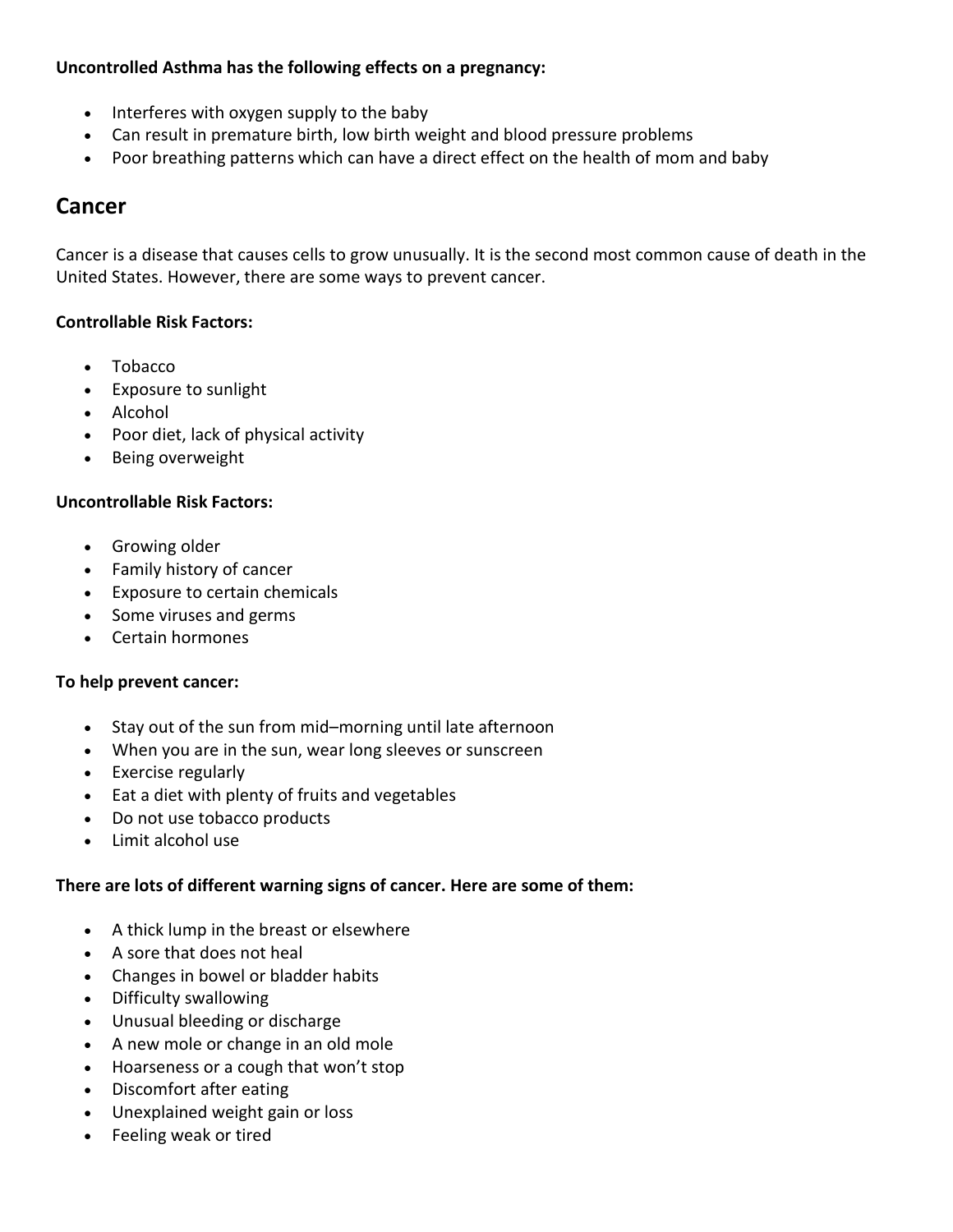Screening, testing for cancer before experiencing symptoms, is an important step in fighting cancer. Here is some important screening information:

- Lung: There is no screening for lung cancer. However, it is the leading cause of cancer deaths for men and women. Cigarette smoking causes more than 80% of lung cancer cases, and quitting smoking is the best way to reduce risk.
- Colon and Rectum: Screening can reduce the national colorectal cancer death rate by at least 30%, so talk to your doctor about which screenings are best for you.
- Breast: Breast cancer is the second leading cause of cancer–related deaths among American women. Regular mammograms (picture x–ray of the breast) can catch breast cancer at its most treatable stage and greatly improve chances for survival.
- Cervix: Have a Pap smear (testing of cells from the cervix) every year. This is the single most important tool for preventing this highly curable form of cancer. There is also an HPV vaccine available, which can prevent 3 types of HPV that are known to cause most (not all) cervical cancers.

## **Diabetes**

**Diabetes** is a condition in which the body either does not produce insulin or cannot use insulin properly. Insulin is important because it helps move sugar into body cells to make energy. If sugar cannot enter cells, it builds up in the blood. The buildup of sugar in the blood leads to damage of eyes, kidneys, blood vessels and nerves.

## **Complications from diabetes are among the top 10 causes of death for all women.**

**Gestational Diabetes** is diabetes that is diagnosed during pregnancy. For most women diagnosed with this condition, blood sugar levels return to normal after pregnancy. If gestational diabetes is not well controlled, there is an increased chance for the baby to have high blood sugar and breathing problems at birth.

## **What are the symptoms of diabetes?**

- Frequent urination
- Excessive thirst
- Extreme hunger
- Unusual weight loss
- Increased fatigue
- Irritability
- Blurry vision

If you have one or more of these diabetes symptoms, see your doctor right away.

## **How can I help myself if I have diabetes?**

- Control your blood sugar level
- Eat right, never skipping meals and following suggested guidelines
- Exercise 4 to 6 times per week
- Maintain a healthy weight
- If needed, take insulin
- If you become pregnant, talk with your doctor about potential complications
- Do not smoke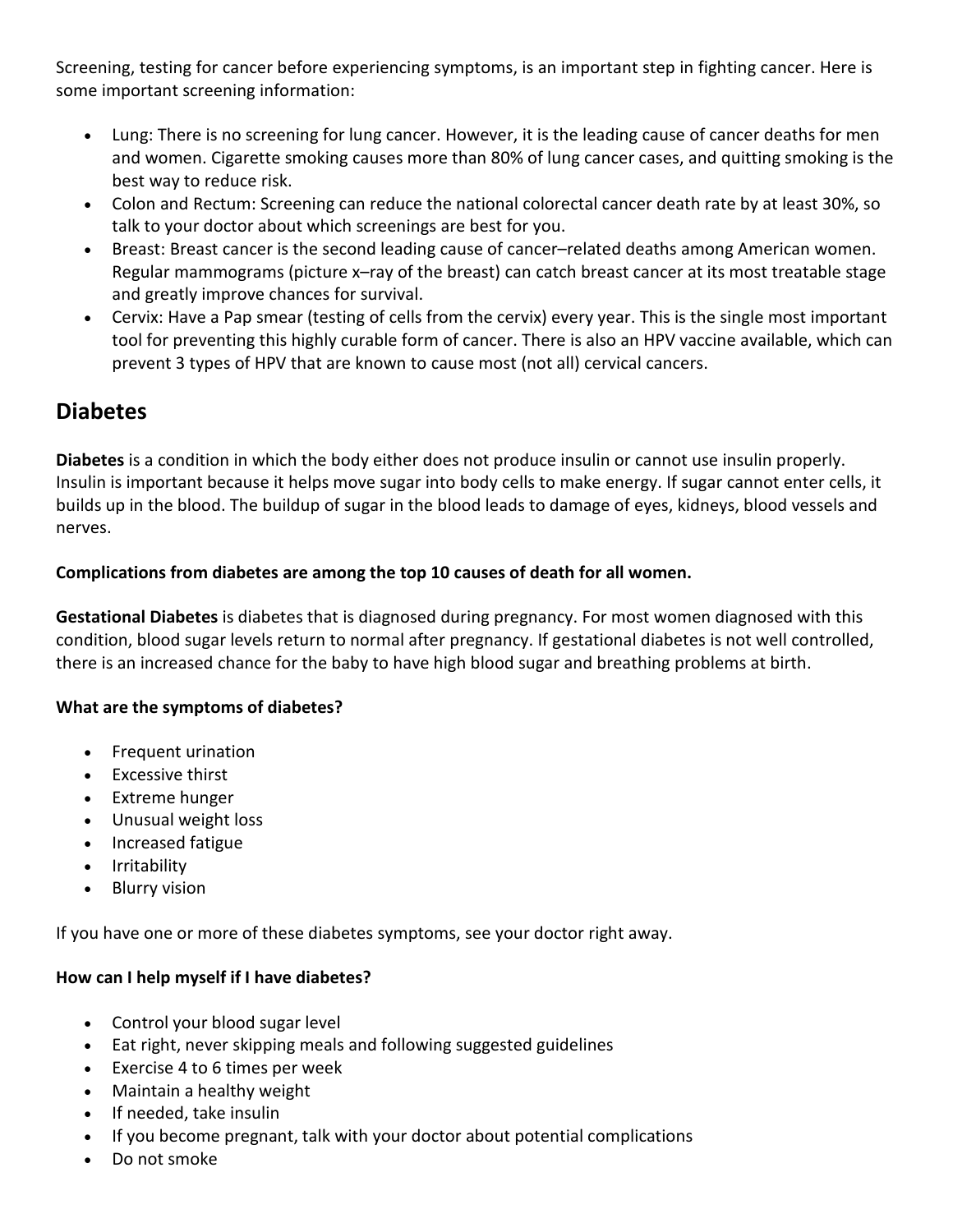Please see your physician if you are experiencing these symptoms.

## **Heart Disease**

Heart disease is the leading cause of death for American women. One in three American women dies of heart disease.

## **How do you know if you have a heart disease?**

The symptoms of heart disease can be different for women so symptoms are often overlooked or misdiagnosed. Here are some symptoms that women should look for:

- Pain or discomfort in the center of the chest for more than 20 minutes
- Arm, back, neck, jaw or stomach pain or discomfort lasting more than 20 minutes
- Shortness of breath
- Cold sweat
- Nausea
- Feeling faint
- Unusual tiredness or difficulty sleeping
- Indigestion (upset stomach)
- Anxiety

#### **Risk factors you cannot control:**

- Pre–existing coronary heart disease, previous heart problems
- Age: the risk increases after age 55
- Family history: a father or brother diagnosed before age 55, a sister or mother diagnosed before age 65

#### **Risk factors you can control:**

- Smoking
- High blood pressure
- High blood cholesterol
- Overweight
- Physical inactivity
- Diabetes

#### **An action plan for heart health should include:**

- Stopping smoking
- Eating healthy
- Becoming physically active every day
- Getting tested and managing diabetes
- Managing stress
- Gathering support from family and friends
- Receiving regular cholesterol tests
- Checking blood pressure